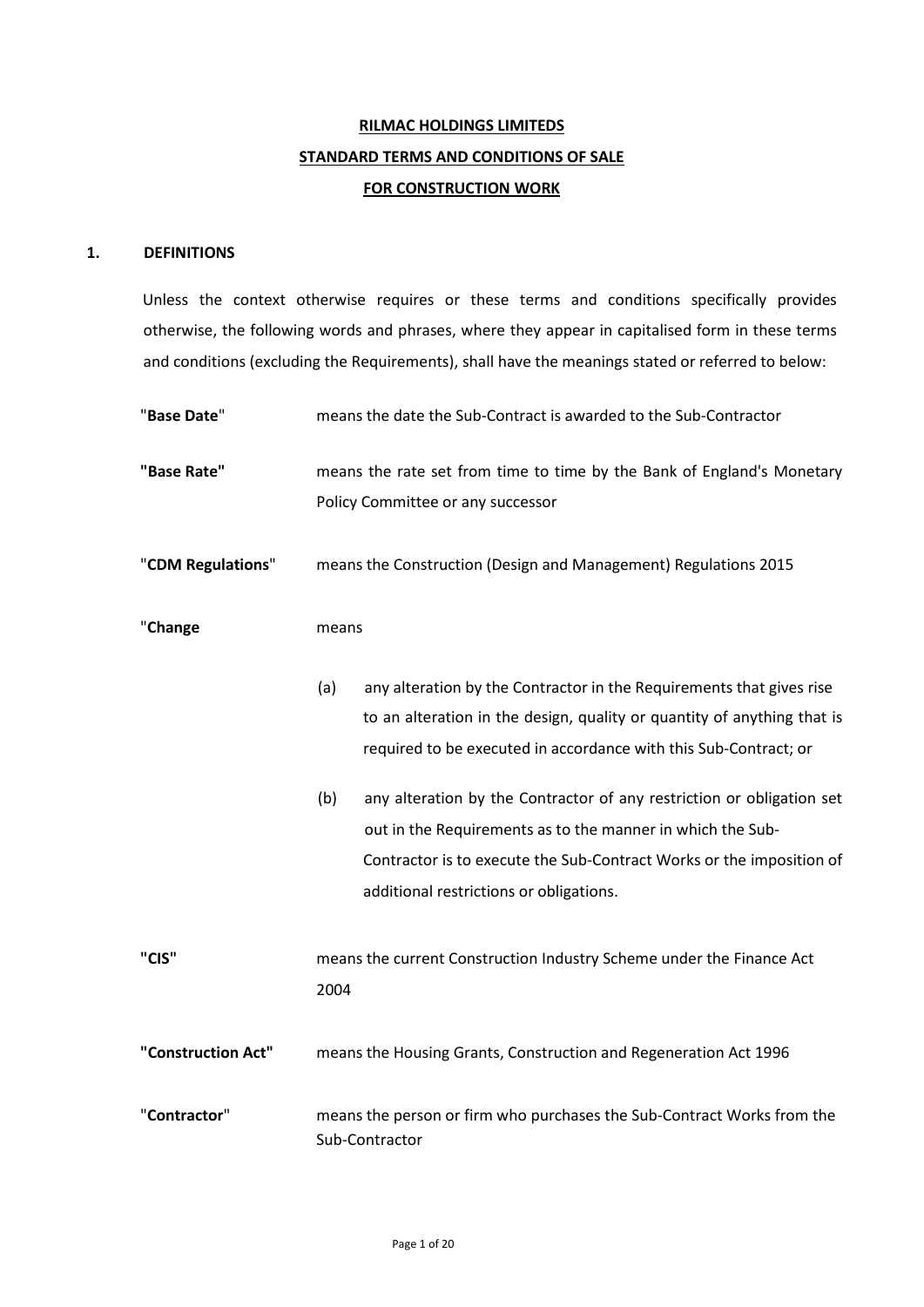| "Defect"        | means any fault in the Sub-Contract Works that arises as a consequence of |  |  |
|-----------------|---------------------------------------------------------------------------|--|--|
|                 | a failure by the Sub-Contractor to comply with his obligations under this |  |  |
|                 | Sub-Contract                                                              |  |  |
| "Employer"      | means the Employer named in the Main Contract                             |  |  |
|                 | has the meaning given to it in clause 31                                  |  |  |
| "Force Majeure" |                                                                           |  |  |
| "Hold Point"    | means an identified point in the work process, beyond which subsequent    |  |  |
|                 | activity cannot proceed without release of the hold point                 |  |  |
| "Insolvent"     | means either Party is insolvent when it:                                  |  |  |

- (a) suspends, or threatens to suspend, payments of its debts, is unable to pay its debts as they fall due, admits inability to pay its debts or (being a company) is deemed unable to pay its debts within the meaning of section 123 of the Insolvency Act 1986 or (being a natural person) is deemed either unable to pay its debts or as having no reasonable prospect of so doing, in either case, within the meaning of section 268 of the Insolvency Act 1986 or (being a partnership) has any partner to whom any of the foregoing apply; or
- (b)

commences negotiation with all, or any class of, its creditors with a view to rescheduling any of its debts, or makes a proposal for, or enters into any compromise or arrangement with, its creditors; or

(c)

a petition is filed against it, a notice is given, a resolution is passed, or an order is made, for or in connection with its winding up; or

- (d) an application is made to the Court, or an order is made, for the appointment of an administrator, a notice of intention to appoint an administrator is given or an administrator is appointed over it; or
- (e) a floating chargeholder over its assets has become entitled to appoint, or has appointed, an administrative receiver; or
- (f) a person becomes entitled to appoint a receiver over its assets, or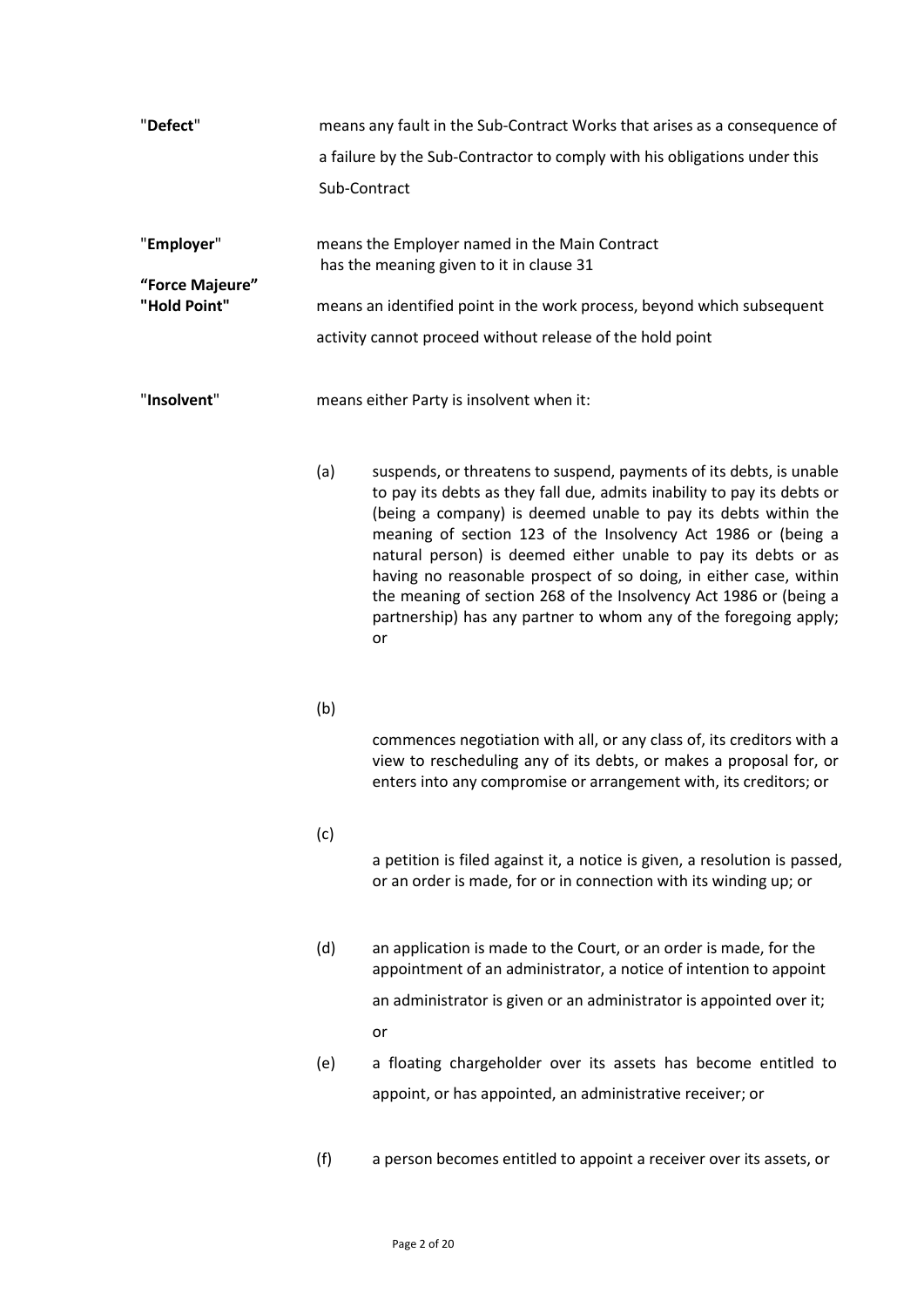a receiver is appointed over its assets; or

- (g) one of its creditors or an encumbrancer attaches or takes possession of, or a distress, execution, sequestration forced on or sued against, the whole or any part of its assets and such attachment or process is not discharged within 14 days.
- "**Joint Fire Code**" means the edition of the 'Joint Code of Practice on the Protection from Fire of Construction Sites and Building Undergoing Renovation' published by the Construction Confederation and the Fire Protection Association that is current at any particular time
- "**Main Contract**" means the Contract between the Employer and the Contractor for the execution of the Project

"**Others**" means persons whose presence on the Site has been authorised by the Employer, other than the Contractor, his sub-contractors and suppliers and any other persons under the control and direction of the Contractor

"**Party**" means either the Contractor or the Sub-Contractor

- **"Payment Plan"** means the plan submitted by the Sub-Contractor to the Contractor detailing the points within the Sub-Contractor for which payment is due to be made.
- **"Period for Completion"** means the period for completion agreed between the Contractor and the Sub-Contractor at the Base Date "**Practical Completion**" means when the Sub-Contract Works have been completed in accordance with the Requirements to the Contractor's reasonable satisfaction. "**Practical Completion of the Project**" Practical Completion of the Project occurs in the manner specified in the Main Contract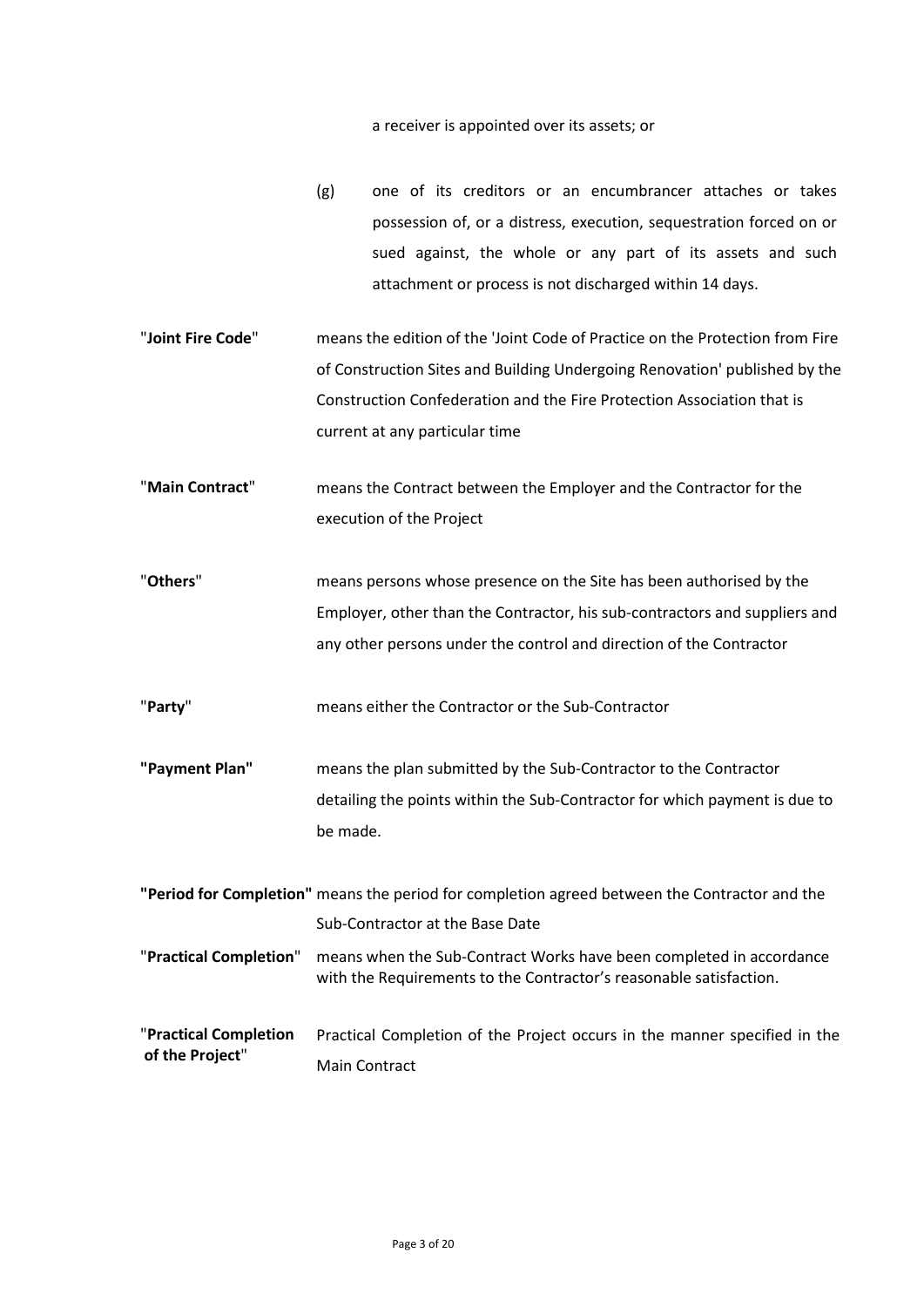- **"Price"** means the price payable by the Contractor to the Sub-Contractor for the provision of the Sub-Contract Works.
- **"Project"** means the works being undertaken by the Contractor in accordance with the Main Contract
- **"Rectification Period"** means the period commencing on Practical Completion and expiring 12 months after the date of Practical Completion of the Project occurs
- **"Requirements"** means the documents that have been prepared by the Contractor and agreed by the Sub-Contractor setting out the requirements for the SubContract Works
- **"Scheme"** means for construction contracts made in accordance with section 114 of the Construction Act
- **"Site"** means the site where the Project is to be constructed
- **"Specified Peril"** means fire, lightning, explosion, storm, tempest, flood, escape of water from any water tank, apparatus or pipe, earthquake, aircraft or other aerial devices or articles therefrom , riot or civil commotion

**"Statutory**  means in relation to the Project:

**Requirements"** 

- (a) any Act of Parliament and any instrument, rule or order made under any Act of Parliament;
- (b) any regulation or bye-law of any local authority or of any statutory undertaker which has jurisdiction with regard to the Project or with whose systems those of the Project are or will be connected; and
- (c) any directive of the European Union having the force of law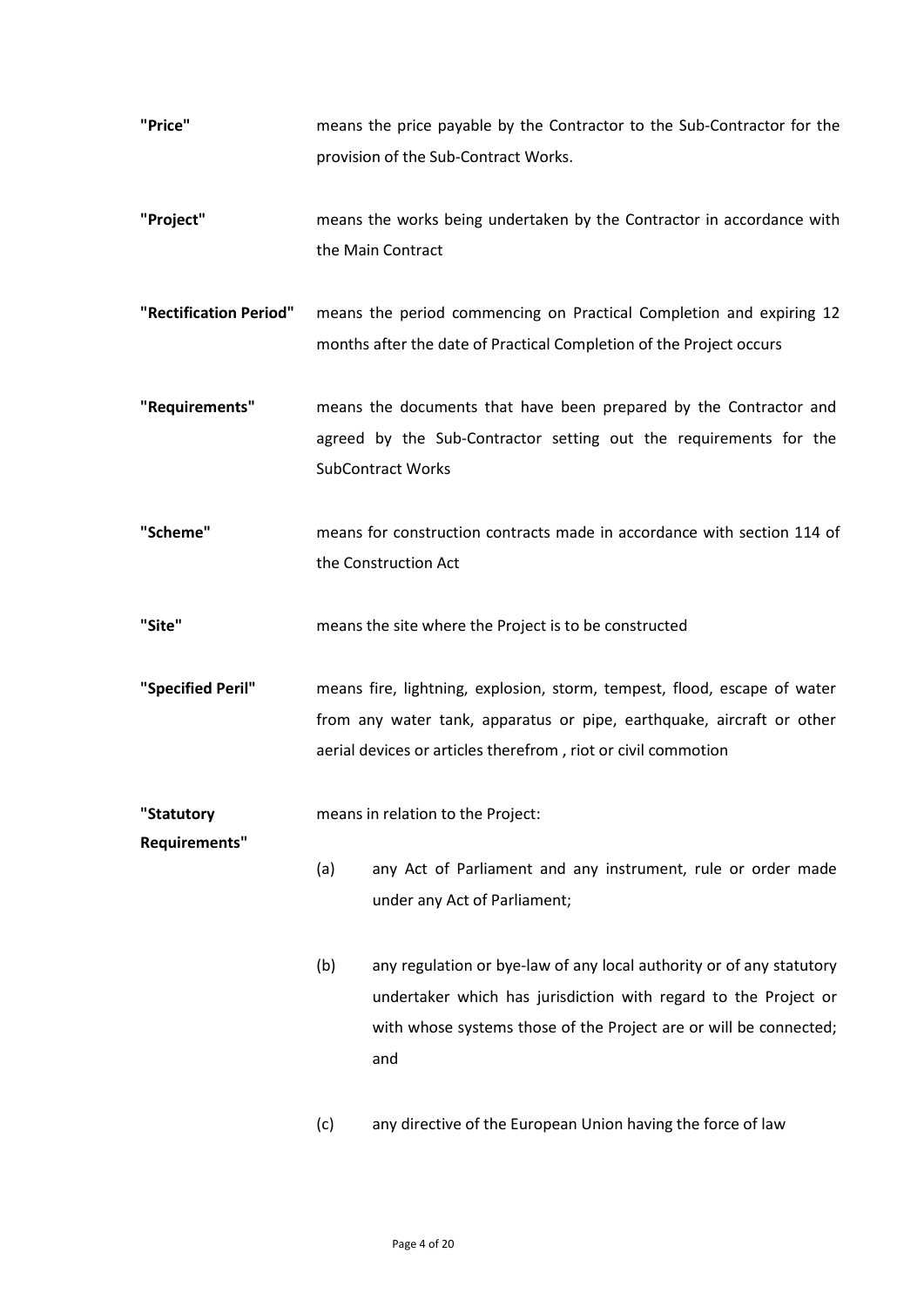**"Sub-Contract"** means these Terms and Conditions, the Schedules and the Requirements

- **"Sub-Contractor"** means the member of the Rilmac group of companies with whom the Contract is formed in accordance with clause 2. Members of the Rilmac Group include Rilmac Holdings Limited (registered number 00587816), Rilmac Insulation Limited (registered number 01022984), Rilmac Fabrication Limited (registered number 00938327), Rilmac Scaffolding Limited (registered number 02511474), Rilmac Scaffolding Scunthorpe Limited (registered number 03817964), Rilmac Fire Protection Limited (registered number 03655192), Rilmac Limited (registered number 00389566) and Rilmac Scaffold Hire Limited (registered number 05902450). The registered office for all of the Rilmac group of companies is Unit 7, Crofton Drive, Allenby Road Industrial Estate, Lincoln, LN3 4NJ.
- **"Sub-Contract Works"** means the works to the undertaken by the Sub-Contract in accordance with the Sub-Contract and which form part of the Project being undertaken by the Contractor in accordance with the Main Contract
- **"VAT"** means Value Added Tax

# **2. HEADINGS, REFERENCES TO PERSONS, LEGISLATION ETC**

In these Sub-Contract Conditions and Schedules unless the context otherwise requires:

- 2.1 the headings are included for convenience only and shall not affect the interpretation of this Sub-Contract;
- 2.2 the singular includes the plural and vice versa;
- 2.3 a gender includes any other gender;
- 2.4 a reference to a "person" includes any individual, firm, partnership, company and any other body corporate; and
- 2.5 a reference to a statute, statutory instrument or other subordinate legislation ("**legislation**") is to such legislation as amended and in force from time to time, including any legislation which re-enacts or consolidates it with or without modification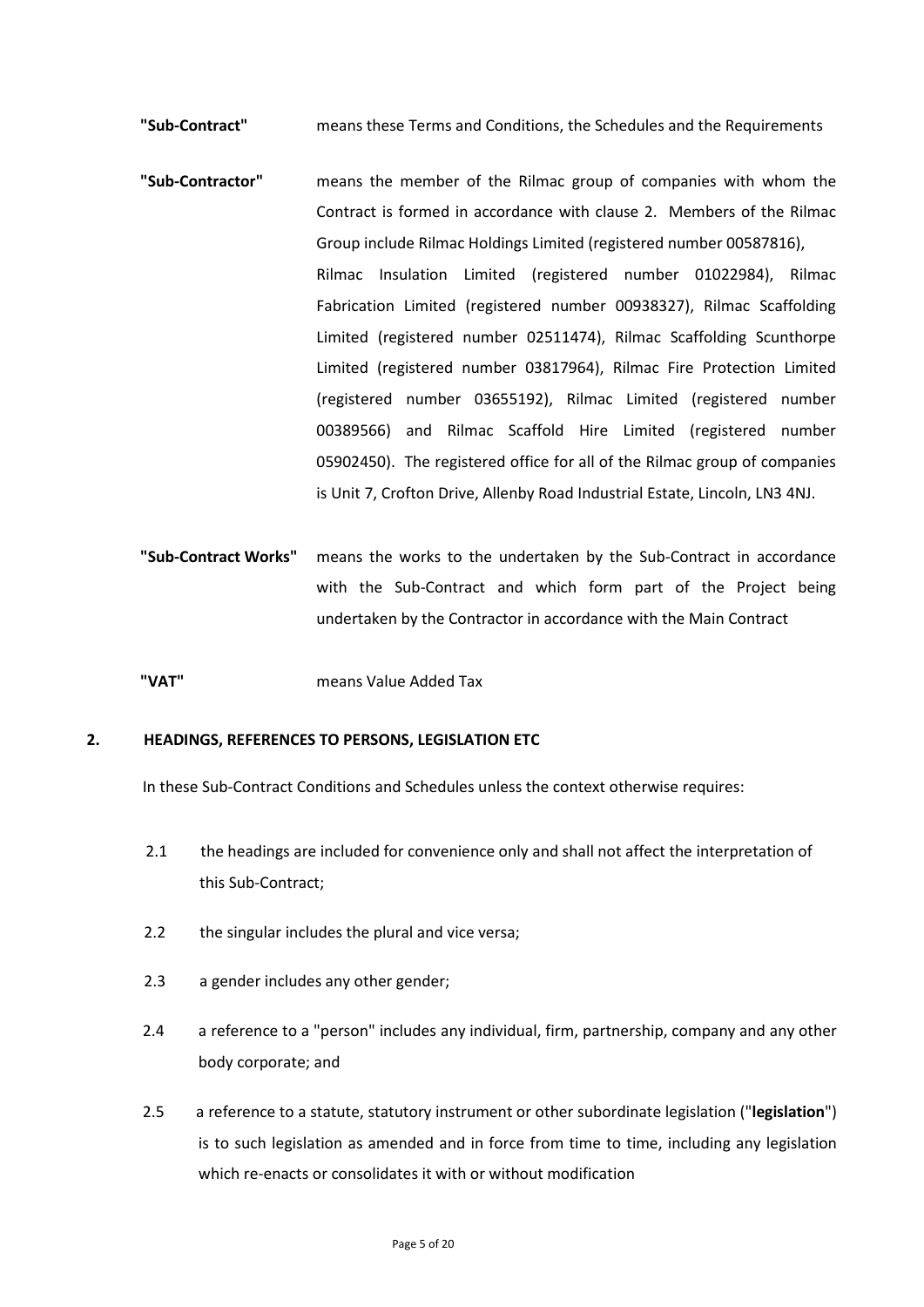## **3. RECKONING PERIODS OF DAYS**

Where under this Sub-Contract an act is required to be done within a specified period of days (but not weeks, months or years) after or from a specified date, the period shall begin immediately after that date. Where the period would include Christmas Day, Good Friday or a day which under the Banking and Financial Dealings Act 1971 is a bank holiday in England and Wales, that day shall be excluded.

## **4. CONTRACTS (RIGHTS OF THIRD PARTIES) ACT 1999**

Notwithstanding any other provision of this Sub-Contract, nothing in this Sub-Contract confers or is intended to confer any right to enforce any of its terms upon any person who is not a party to it

## **5. COMMUNICATIONS**

- 5.1 Save as provided in clause 5.2 all communications required to be made by one Party to the other in accordance with this Sub-Contract shall be in writing and shall be sent or transmitted by the means (electronic or otherwise) and in such format as the Parties from time to time agree in writing for the purposes of this Sub-Contract. All communications shall be sent to either the address notified from time to time by a Party for the purposes of communications or if no address has been notified, the address given in these Sub-Contract Conditions
- 5.2 Any notice required to be given by clauses 30 to 33 shall be delivered by hand or sent by Recorded Signed for or Special Delivery Post

## **6. APPLICABLE LAW**

This Sub-Contract (including non-contractual disputes or claims) shall be governed and construed in accordance with the law of England and the English courts shall have exclusive jurisdiction over any dispute or difference that may arise (including non-contractual disputes or claims).

## **7. GENERAL OBLIGATIONS OF THE SUB-CONTRACTOR**

- 7.1 The Sub-Contractor shall execute and complete the Sub-Contract Works in accordance with these terms and conditions.
- 7.2 The Sub-Contractor warrants that the Sub-Contract Works will be carried out with reasonable skill and care.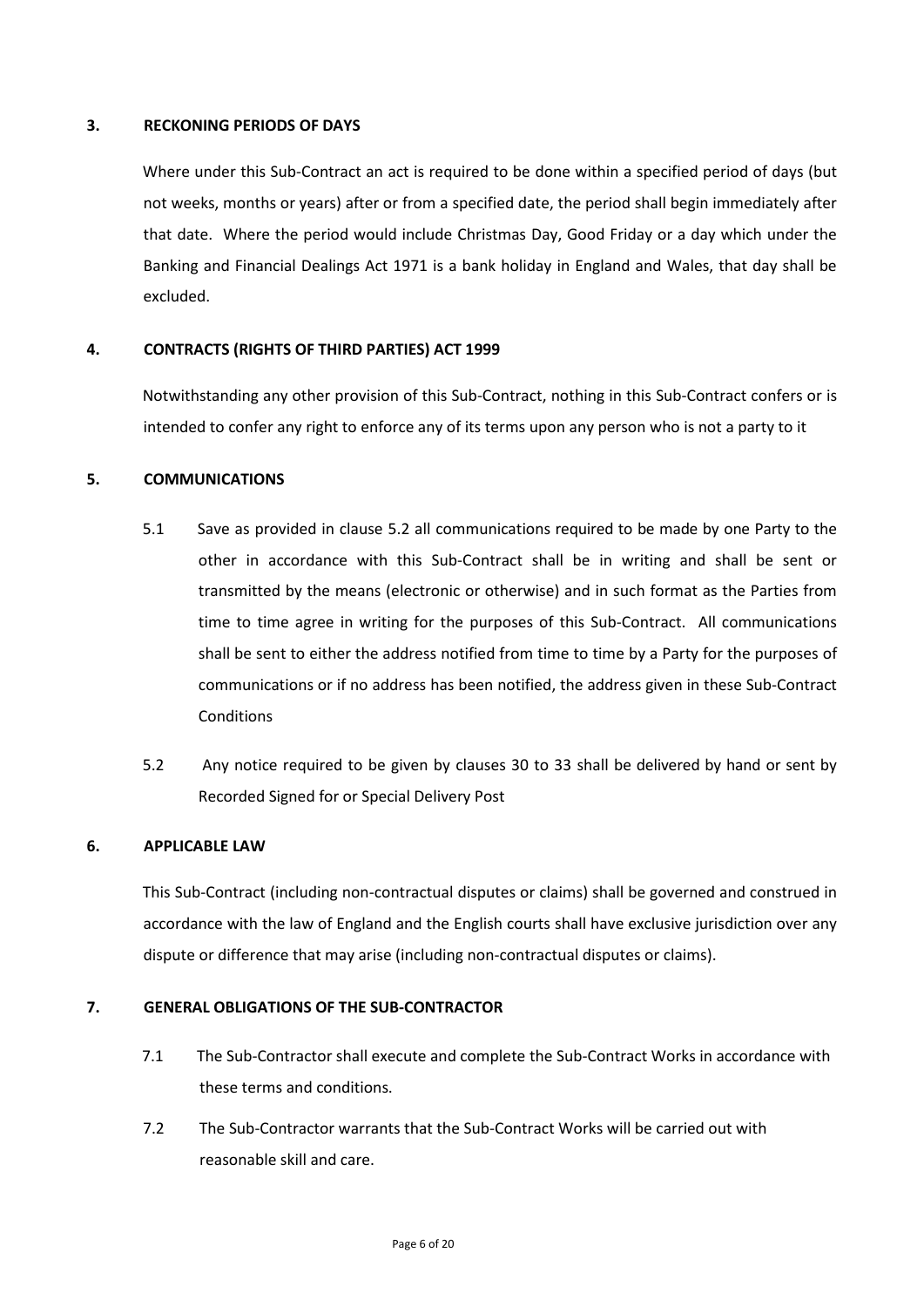7.3 The Sub-Contractor shall take all reasonable steps to encourage employees and agents of the Sub-Contractor and his sub-contractors, employed in the execution of the Sub-Contract Works to be registered cardholders under the Construction Skills Certification Scheme (CSCS) or qualified under an equivalent recognised qualification scheme

## **8. STATUTORY REQUIREMENTS**

- 8.1 The Sub-Contractor shall comply with the Statutory Requirements so far as they relate to the Sub-Contract Works
- 8.2 If compliance with the Statutory Requirements necessitates an amendment to the Requirements the Contractor shall direct the necessary amendments.
- 8.3 The Contractor shall make any applications and give any notices required by the Statutory Requirements. The Sub-Contractor shall as soon as reasonably possible provide to the Contractor:
	- 8.3.1 the information and assistance necessary in order to permit such applications to be made and notices to be given in respect of the SubContract Works; and
	- 8.3.2 any specific information that may be reasonably requested concerning the Sub-Contract Works in order to permit such applications to be made and notices to be given in respect of other elements of the Project

# **9. CONFLICT AND DISCREPANCY**

- 9.1 If either Party identifies any discrepancy within or between the Requirements and/or the Statutory Requirements, including any discrepancy that arises as a consequence of an alteration to the Statutory Requirements, he shall as soon as reasonably possible notify the other Party accordingly
- 9.2 Where a discrepancy is identified within the Requirements, the Contractor shall direct the Sub-Contractor which of the discrepant provisions the Sub-Contractor is required to adopt and the Sub-Contractor shall proceed accordingly. Any direction given under this clause 9.2 shall be treated as a Change.
- 9.3 Where a discrepancy is identified between the Requirements and/or the Statutory Requirements, the Contractor shall direct which of the discrepant provisions he wishes the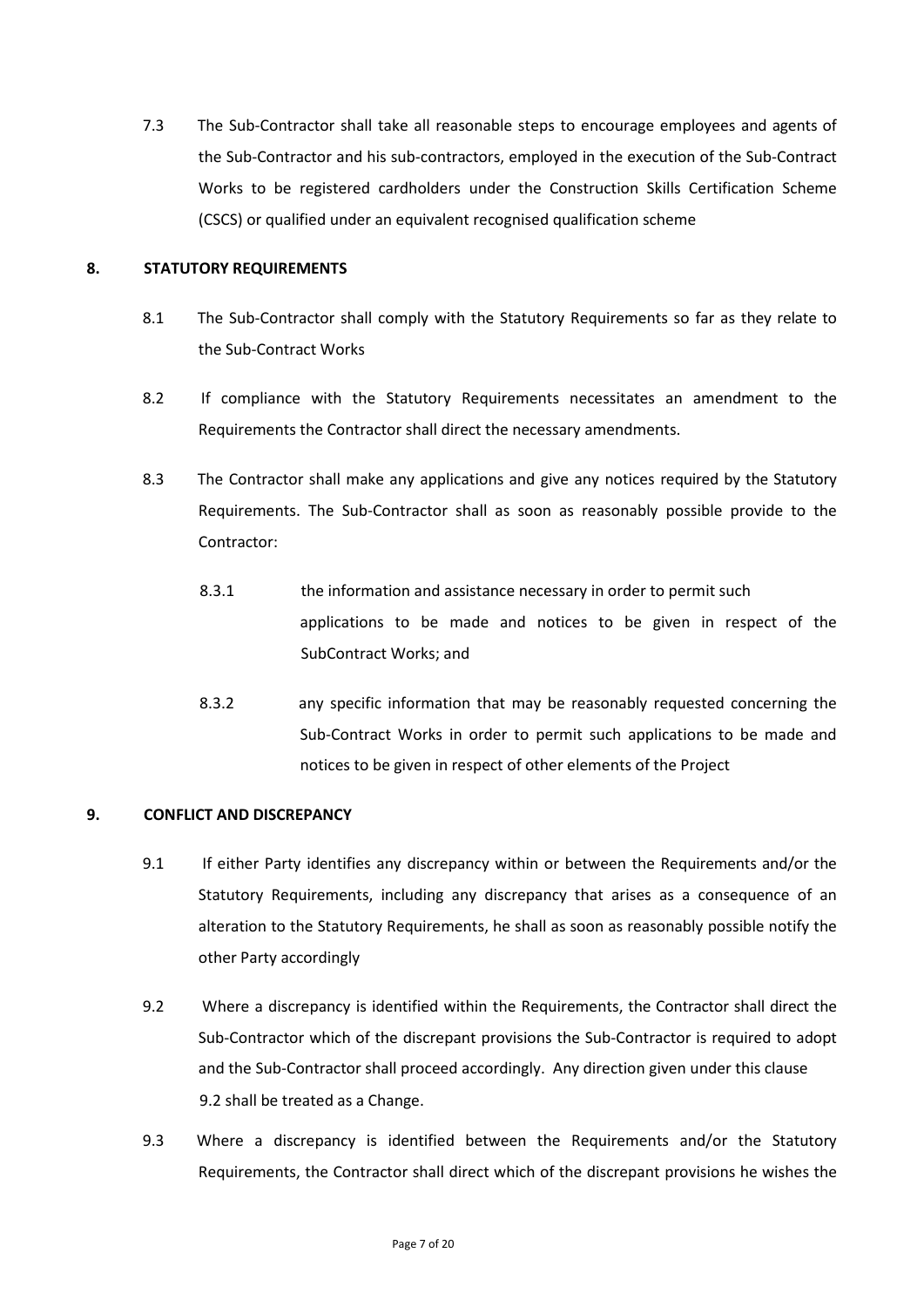Sub-Contractor to adopt and that direction will be treated as giving rise to a Change. No direction shall require the Sub-Contractor to act otherwise than in accordance with the Statutory Requirements

### **10. STANDARDS OF MATERIALS**

The Sub-Contractor shall use in the execution of the Sub-Contract Works materials and goods of the kinds and standards described in this Sub-Contract or, if no such kinds or standards are described, materials and goods that are fit for their intended purpose. All materials and goods used for the Sub-Contract Works shall be of satisfactory quality. Where materials or goods of the kinds and standards described in this Sub-Contract are not procurable the Sub-Contractor shall propose for the acceptance of the Contractor an alternative that is wherever possible of an equivalent or better kind or standards, such acceptance not to be unreasonably delayed or withheld.

## **11. USE OF SCAFFOLDING**

The Sub-Contractor shall at its own risk and at such times and for such periods as the Contractor may direct have free use of the Contractor's scaffolding, ladders and the mechanical hoisting facilities which may be available on the Site and will make good at its own expense any damage, loss or injury suffered by the Contractor or others as a result of such use.

#### **12. TEMPORARY SERVICES, WORKSHOPS AND OFFICES**

- 12.1 The Sub-Contractor shall, at his own risk have reasonable and free use, in common with others engaged upon the Site, of any water supply, temporary plumbing, temporary safety lighting, temporary electric power, hoisting facility and cranage available at the Site.
- 12.2 The Sub-Contractor shall provide where in the Sub-Contractor's opinion necessary, at his own expense any requisite task lighting, temporary site office, workshop, accommodation, lighting, power, fuel etc and any other utilities, supplies and facilities required for the performance of the Sub-Contract. Electrical power supplied for small tools and equipment used on the Site shall not exceed 110v AC single phase. Any such tools and electrical equipment must be in good mechanical condition and suitable for the electric power supply and fittings made available and fitted with suitable plug sockets and connectors to BS4343 (CEE17) or any other standard that the Contractor may direct.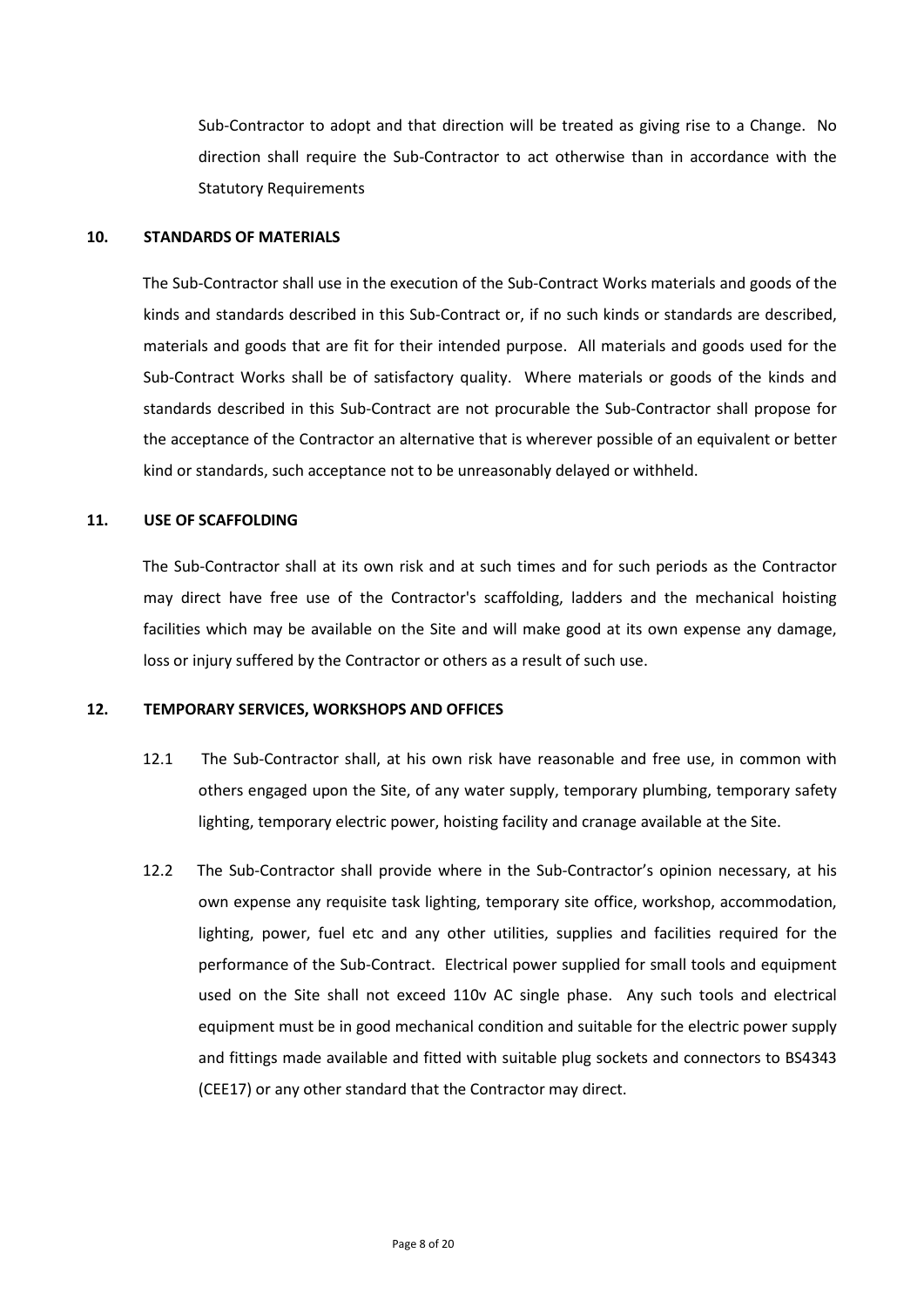#### **13. WELFARE FACILITIES**

13.1 The Sub-Contractor shall, at its own risk, have reasonable and free use, in common with others engaged upon the site of the temporary welfare accommodation and/or services (including first aid facilities and treatment) which the Contractor or the Employer may provide on the Site in connection with the Sub-Contract.

#### **14. ATTENDANCE**

- 14.1 Except as set out in Clauses 11, 12 and 13 or unless agreed otherwise the Sub-Contractor shall be solely responsible for the provision of all plant, equipment, services, accommodation and the like necessary for the execution of the Sub-Contract Works
- 14.2 All rubbish arising from the execution of the Sub-Contract Works shall be regularly cleared away by the Sub-Contractor so as to ensure that the Site is at all times free of accumulations of such rubbish
- 14.3 Prior to Practical Completion the Sub-Contractor shall properly clear up and leave the Sub-Contract Work and all areas made available to him for the purposes of carrying out the SubContract Works clean and tidy.

## **15. HEATH AND SAFETY**

- 15.1 The Sub-Contractor shall comply with all health and safety legislation applicable to the execution of the Sub-Contract Works and comply with all reasonable directions issued by the Contractor in order to secure compliance by the Sub-Contractor and the Contractor with health and safety legislation applicable to the Sub-Contract Works. Compliance with such directions shall not be treated as giving rise to a Change except to the extent that they require the Sub-Contractor to exceed his legal obligations
- 15.2 Where the Contractor notifies the Sub-Contractor prior to the Base Date that the Joint Fire Code applies to the Project, both Parties shall comply with its requirements. Where either Party is notified of any remedial measures considered necessary by an insurer as a consequence of non-compliance with the Joint Fire Code, the other Party shall be notified and the Party responsible for the non-compliance shall implement the remedial measures without delay. The implementation of such remedial measures shall not be treated as giving rise to a Change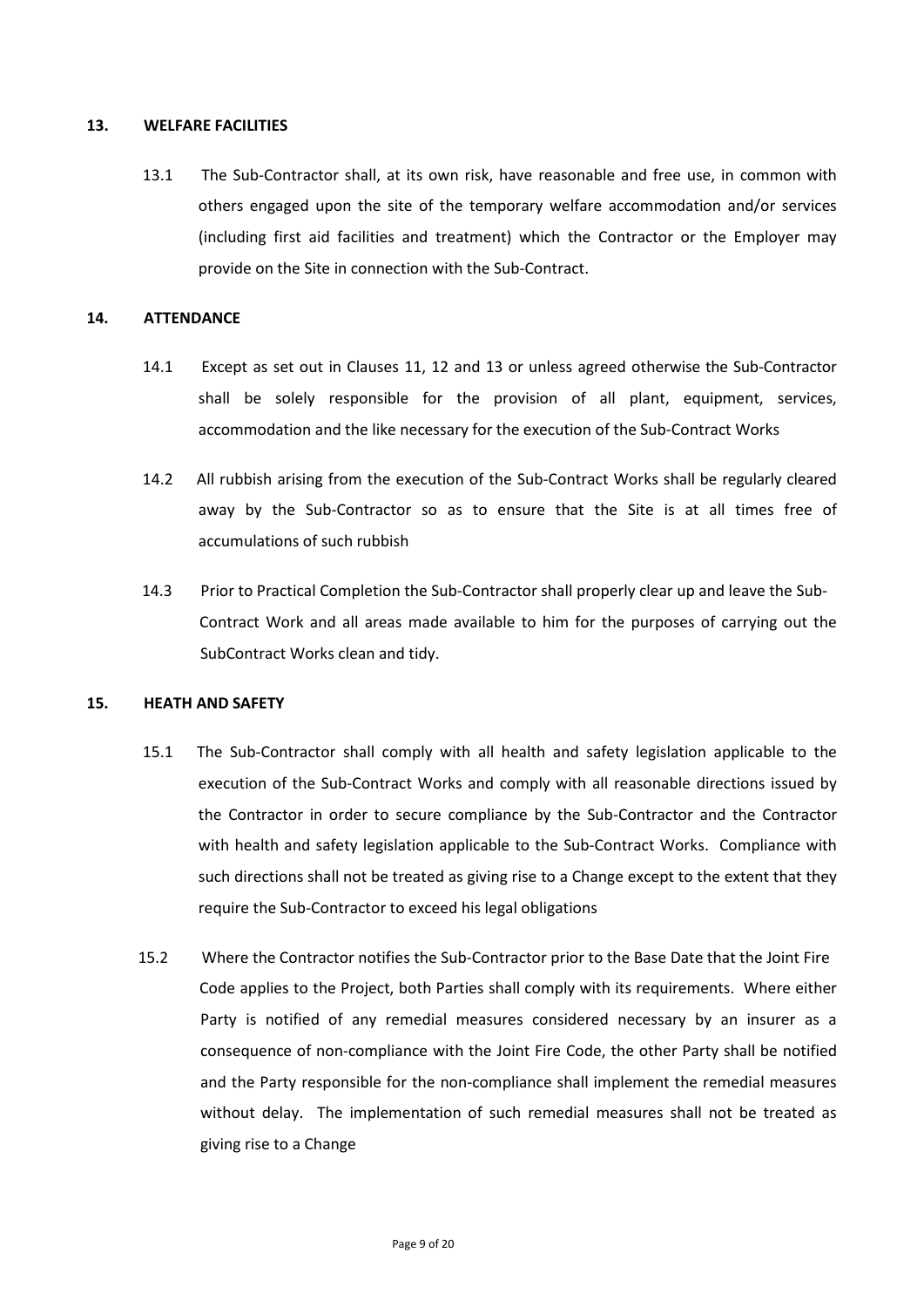#### **16. COMMENCEMENT AND COMPLETION**

- 16.1 The Contractor shall give the Sub-Contractor the period of notice specified in the Requirements of the date on which access to the Site will be given and shall thereafter give to the Sub-Contractor such access to part or parts of the Site at such times and for such periods as may be necessary to enable the Sub-Contractor to execute and complete the Sub-Contract Works in accordance with this Sub-Contract. Access to the Site shall be subject to any restrictions set out in the Requirements. The Sub-Contractor shall not be entitled to exclusive possession of the Site or any part of it and acknowledges that other works may be undertaken on the Site at the same time as the Sub-contract Works, either by the Contractor or by Others.
- 16.2 Upon access to the Site being given in accordance with clause 16.1 the Sub-Contractor shall commence the execution of the Sub-Contract Works on Site and shall proceed with the Sub-Contract Work in such manner as to achieve Practical Completion within the Period for Completion
- 16.3 The Sub-Contractor shall at all times use his reasonable endeavours to prevent or reduce delay to the progress or to the completion of the Sub-Contract Works and the Project
- 16.4 The Contractor shall use its best efforts to ensure that the Sub-Contractor is aware of the actual and projected progress of the Project, including the date by which the Contractor reasonably anticipates completing the Project or any section of it (if applicable)
- 16.5 The Sub-Contractor shall notify the Contractor when in his opinion Practical Completion has occurred and, if he agrees, the Contractor shall issue a statement recording the date of Practical Completion. Where the Contractor does not agree that Practical Completion has occurred, he shall notify the Sub-Contractor of the work that he requires to be completed before Practical Completion will occur. When the Sub-Contractor considers such work has been completed, he shall notify the Contractor and, if and when reasonably satisfied that it has been completed, the Contractor shall issue a statement recording the date of Practical Completion
- 16.6 Where no statement is issued by the Contractor, Practical Completion will be deemed to have occurred on the same date that Practical Completion of the Project occurs

#### **17. CONTRACTOR'S DAMAGES**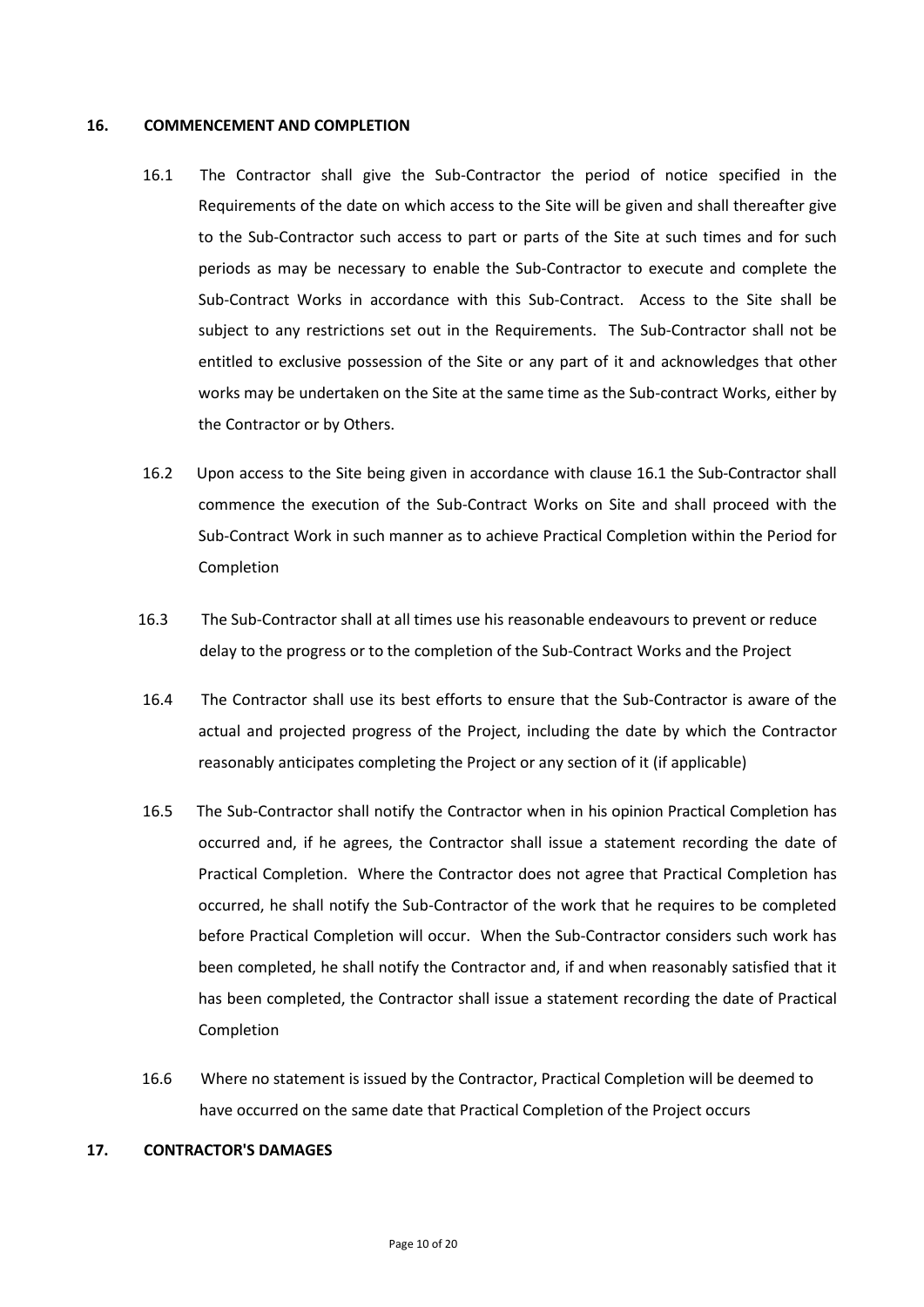#### **THE CONTRACTOR'S ATTENTION IS PARTICULARLY DRAWN TO THIS CLAUSE**

- 17.1 Nothing in these conditions shall limit or exclude the Sub-Contractor's liability for:
	- 17.1.1 death or personal injury caused by its negligence, or the negligence of its employees, agents or sub-contractors;
	- 17.1.2 fraud or fraudulent misrepresentation; or
	- 17.1.3 breach of the terms by section 2 of the Supply of Goods and Services Act 1982.
- 17.2 Subject to clause 17.1:
	- 17.2.1 the Sub-Contractor shall under no circumstances whatever be liable to the Contractor, whether in contract, tort (including negligence), breach of statutory duty, or otherwise, for any loss of profit, or any indirect or consequential loss arising under or in connection with the Sub-Contract; and
	- 17.2.2 the Sub-Contractor's total liability to the Contractor in respect of all other losses arising under or in connection with the Sub-Contract, whether in contract, tort (including negligence), breach of statutory duty, or otherwise, shall in no circumstances exceed the Price.
- 17.3 The terms implied by sections 3 to 5 of the Supply of Goods and Services Act 1982 are, to the fullest extent permitted by law, excluded from the Contract.
- 17.4 This clause 17 shall survive termination of the Sub-Contract.

#### **18. TESTING AND COMPLIANCE**

18.1 Where the Contractor directs the Sub-Contractor to open up for inspection or to test any work executed or materials or goods supplied for the Sub-Contract Works and that opening up, inspection or test is not provided for by this Sub-Contract, the direction shall be treated as giving rise to a Change unless the opening up, inspection or test discloses that the work, materials or goods are not in accordance with this Sub-Contract. Where the work, materials or goods are found not to be in accordance with this Sub-Contract the direction shall not be treated as giving rise to a Change.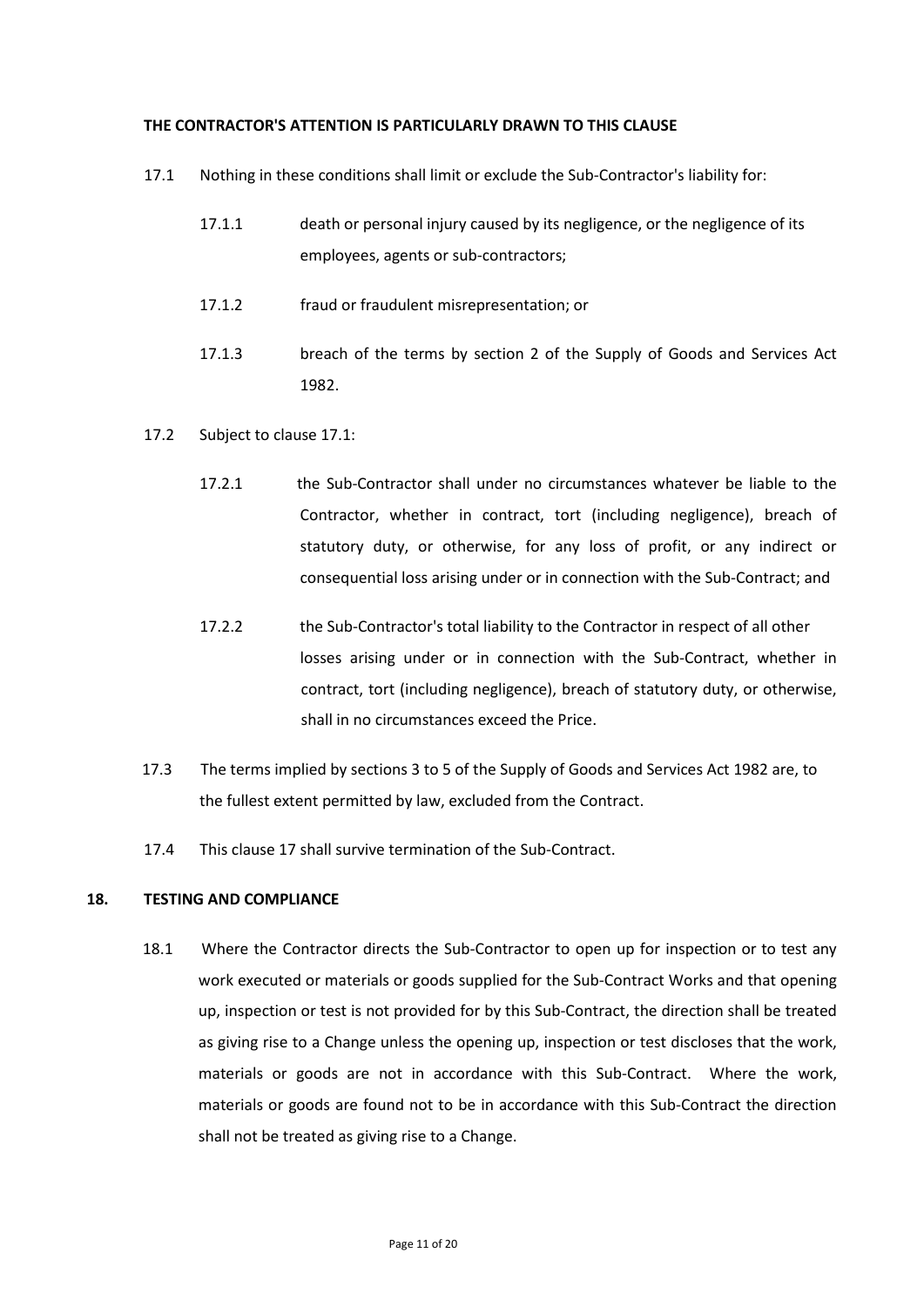18.2 Where work, materials or goods are not in accordance with this Sub-Contract the Contractor may direct the Sub-Contractor to rectify any non-compliance

## **19. RECTIFICATION OF DEFECTS**

- 19.1 During the Rectification Period the Contractor may direct the Sub-Contractor to remedy any Defect. The Sub-Contractor shall comply with any reasonable directions within a reasonable time and at no cost to the Contractor
- 19.2 After the expiry of the Rectification Period and when all Defects that the Sub-Contractor has been directed to remedy under clause 19.1 have been remedied the Contractor shall issue a statement to that effect

#### **20. CHANGES**

- 20.1 Each Party shall as soon as reasonably possible notify the other:
	- 20.1.1 whenever he considers that a direction gives rise to a Change; and/or
	- 20.1.2 of the occurrence of any event that under this Sub-Contract is required to be treated as giving rise to a Change
- 20.2 The consequences of any Change shall be determined in accordance with the provisions of clause 20 so that either:
	- 20.2.1 the value of the Change and any adjustment to the Period for Completion is agreed in accordance with clause 20.5 prior to a direction being issued; or
	- 20.2.2 a fair valuation of the Change is made in accordance with clause 20.6 and any adjustment to the Period for Completion is notified in accordance with clause 20.4
- 20.3 Prior to directing any Change the Contractor may provide details of the proposed change and request the Sub-Contractor to submit a quotation in respect of the Change. The Sub-Contractor shall provide the quotation within 10 days of the request, or within such longer period as the Contractor states in his request
- 20.4 The quotation provided by the Sub-Contractor shall:
	- 20.4.1 give a valuation of the Change calculated in accordance with the principles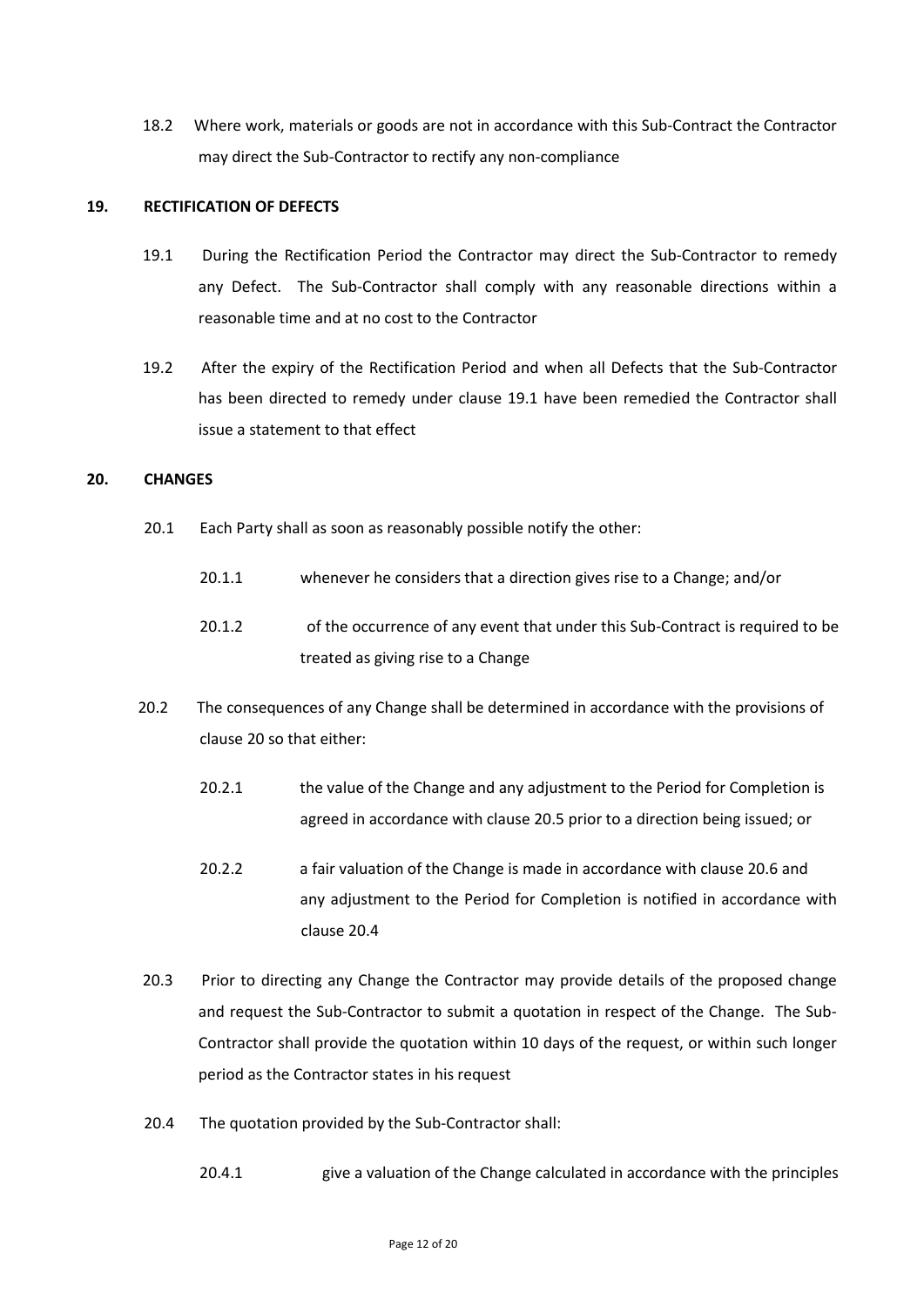set out in clause 20.6;

- 20.4.2 identify any adjustment to the Period for Completion that will be required as a consequence of the Change;
- 20.4.3 be in sufficient detail for the Contractor to assess the amounts and periods required and, in particular, shall state separately any amounts included in respect of loss and/or expense;
- 20.4.4 identify the period for which the quotation remains open for acceptance
- 20.5 The Contractor may accept the quotation or request the Sub-Contractor to submit a revised quotation. When the Contractor accepts a quotation he shall issue a direction identifying the quotation that is being accepted, the agreed value and any agreed adjustment to the Period for Completion
- 20.6 Where agreement is not reached under clause 20.5 within 10 days of a change being identified a fair valuation of any Change shall be made by the Sub-Contractor. A fair valuation shall have regard to the following:
	- 20.6.1 the nature and timing of the Change;
	- 20.6.2 the effect of the Change on other parts of the Sub-Contract Works; and
	- 20.6.3 any loss and/or expense that will be incurred as a consequence of the Change provided always that the fair valuation shall not include any element of loss and/or expense if that element was contributed to by any cause other than a Change

and such valuation shall be binding on the Contractor.

## **21. HOLD POINTS**

- 21.1 Unless specified otherwise, any Hold Point referenced in this Sub Contract shall only be released by the Contractor.
- 21.2 Details of any Hold Point shall be agreed between the parties. Release of the Hold Point is required prior to the Sub Contractor proceeding to the next stage of providing the Sub Contract Works dependent on that Hold Point. Release of any Hold Point shall not be unreasonably withheld or delayed.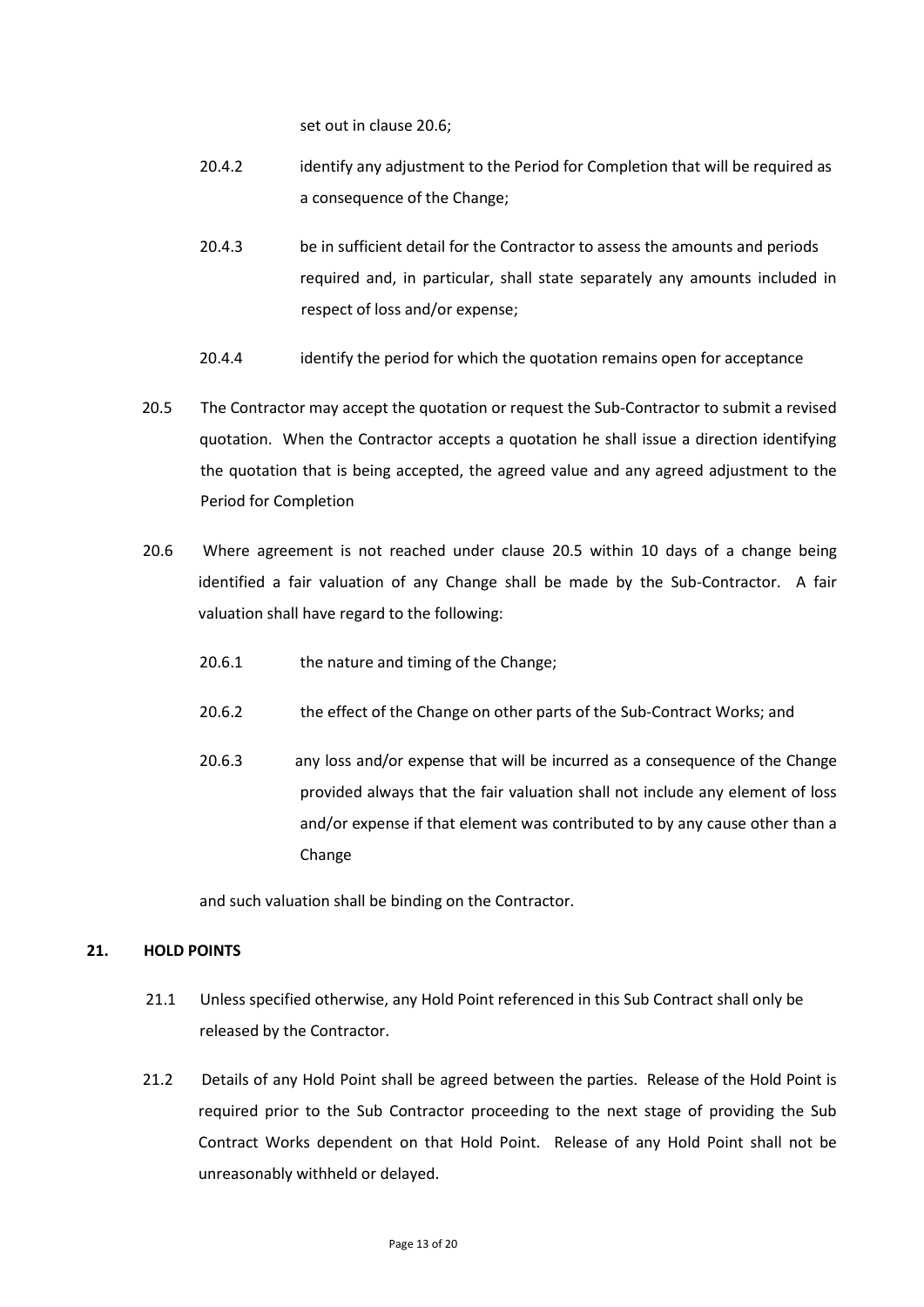## **22. PAYMENTS**

- 22.1 No later than 7 days before any date when the Sub-Contractor consider an interim payment advice should be issued by the Contractor he shall submit a detailed application for payment to the Contractor setting out the amounts he considers should be included within a payment advice and the amount that he considers due
- 22.2 Prior to Practical Completion the Contractor shall pay to the Sub-Contractor on the dates stated in the agreed Payment Plan the relevant interim payment. At Practical Completion the Contractor shall pay all outstanding sums to the Sub-Contractor
- 22.3 The Contractor's obligation to make any payment to the Sub-Contractor is subject to the provisions of the CIS.
- 22.4 Notwithstanding anything to the contrary elsewhere in this Sub-Contract if the Employer or any such person as is responsible for discharging payment to the Contractor under the Main Contract, as the case may be is subject to:
	- (a) Winding up proceedings under the Companies Act
	- (b) Examinership proceedings under the Companies Act
	- (c) A winding-up or similar order by a court
	- (d) Appointment of a receiver over any of its property or assets

 Then the Contractor shall not be obliged to make any further payment to the Sub-Contractor of any amount which is due or may become due to the Sub-Contractor unless the Contractor has received payment in respect thereof from the Employer or such other person, as the case may be and then only to the extent of such receipt.

## **23. INTEREST**

- 23.1 If either Party fails to make payment in accordance with this Sub-Contract the other Party shall be entitled to compound interest on the amounts outstanding calculated at a rate of 4% per annum in excess of the Base Rate for the period until payment is made
- 23.2 It is agreed that the provisions of clause 23.1 constitute a substantial remedy for the purposes of section 9(1) of the Late Payment of Commercial Debts (Interest) Act 1998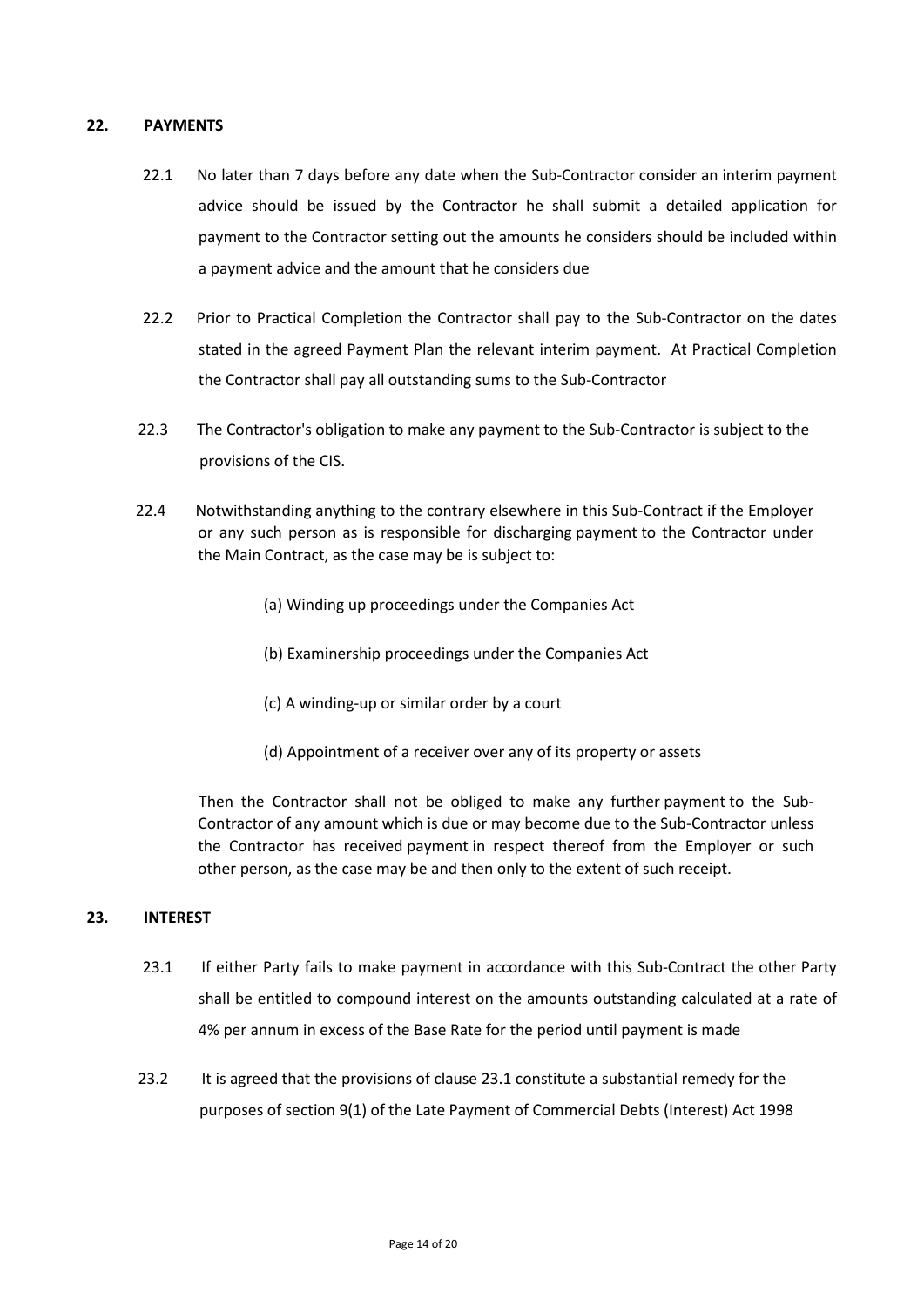23.3 If, in connection with any exercise of his rights or suspension under section 112 of the Construction Act the Sub-Contractor claims an entitlement to costs and expenses incurred as a result, he shall with his application to the Contractor or subsequently on request supply such details of those costs and expenses as are necessary to enable his entitlement to be ascertained.

#### **24. VAT**

- 24.1 All amounts within this Sub-Contract are exclusive of any VAT that may be due to the Sub-Contractor in respect of the Sub-Contract Work
- 24.2 Where required by applicable legislation VAT shall be added to any payment by either Party to the other and the Party receiving payment shall provide any documentation reasonably necessary in order to permit such a payment to be properly made

## **25. INSURANCES**

- 25.1 The Sub-Contractor shall effect and maintain such insurance as the Sub-Contractor feels is reasonably necessary
- 25.2 The terms of any insurance or the amount of cover shall not relieve the Sub-Contractor of any liabilities under these conditions.

## **26. ASSIGNMENT**

- 26.1 The Contractor may not assign either the benefit or the burden of this Sub-Contract without the consent of the other Contractor
- 26.2 The Sub-Contractor may assign the benefit of this Sub-Contract at any time without the consent of the Sub-Contractor

## **27. PROVISIONS APPLICABLE TO TERMINATION GENERALLY**

27.1 The provisions of clauses 28 to 30 are without prejudice to any other rights or remedies that the Parties may possess

## **28. TERMINATION BY SUB-CONTRACTOR**

28.1 Without limiting its other rights and remedies, the Sub-Contractor may terminate this SubContract with immediate effect by giving written notice to the Contractor if: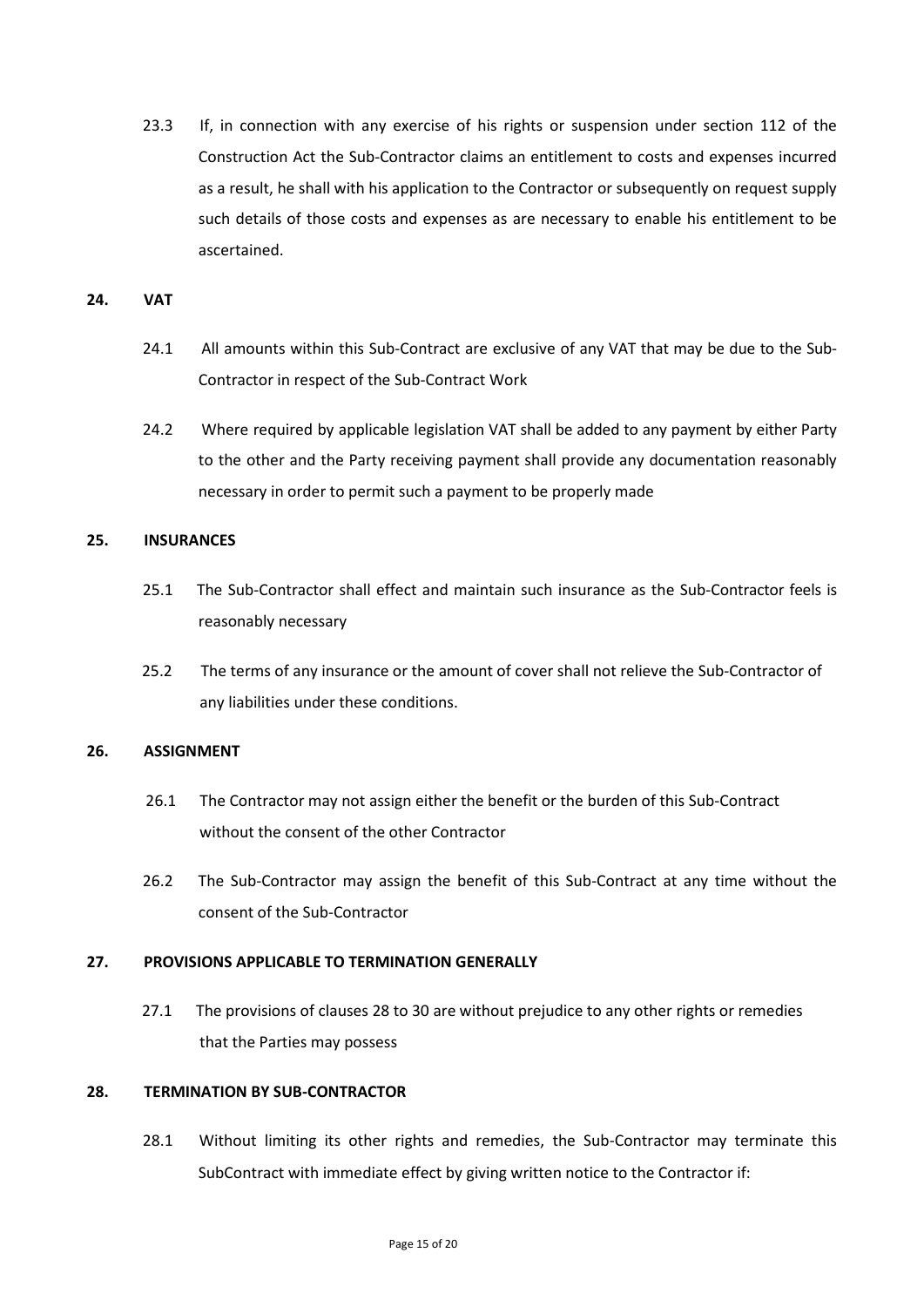- 28.1.1 the Contractor commits a material breach of any term of the contract and (if such breach is remediable) fails to remedy that breach within 7 days of being notified in writing to do so;
- 28.1.2 the Contractor suspends, or threatens to suspend, payment of its debts, or is unable to pay its debts as they fall due or admits inability to pay its debts, (being a company or a limited liability partnership) is deemed unable to pay its debts within the meaning of section 123 of the Insolvency Act 1986 or (being an individual) is deemed either unable to pay its debts or as having no reasonable prospect of so doing, in either case, within the meaning of section 268 of the Insolvency Act 1986 or (being a partnership) has any partner to whom any of the foregoing applies;
- 28.1.3 the Contractor commences negotiations with all or any class of its creditors with a view to rescheduling any of its debts, or makes a proposal for or

enters into any compromise or arrangement with its creditors other than (where a company) for the sole purpose of a scheme for a solvent amalgamation of the Contractor with one or more other companies or the solvent reconstruction of the Contractor;

- 28.1.4 a petition is filed, a notice is given, a resolution is passed, or an order is made, for or in connection with the winding up of the Contractor (being a company) other than for the sole purpose of a scheme for a solvent amalgamation of the Contractor with one or more other companies or the solvent reconstruction of the Contractor;
- 28.1.5 the other party (being an individual) is the subject of a bankruptcy petition or other;
- 28.1.6 a creditor or encumbrancer of the Contractor attaches or takes possession of, or a distress, execution, sequestration or other such process is levied or enforced on or sued against, the whole or any part of its assets and such attachment or process is not discharged within 14 days;
- 28.1.7 an application is made to the court, or an order is made, for the appointment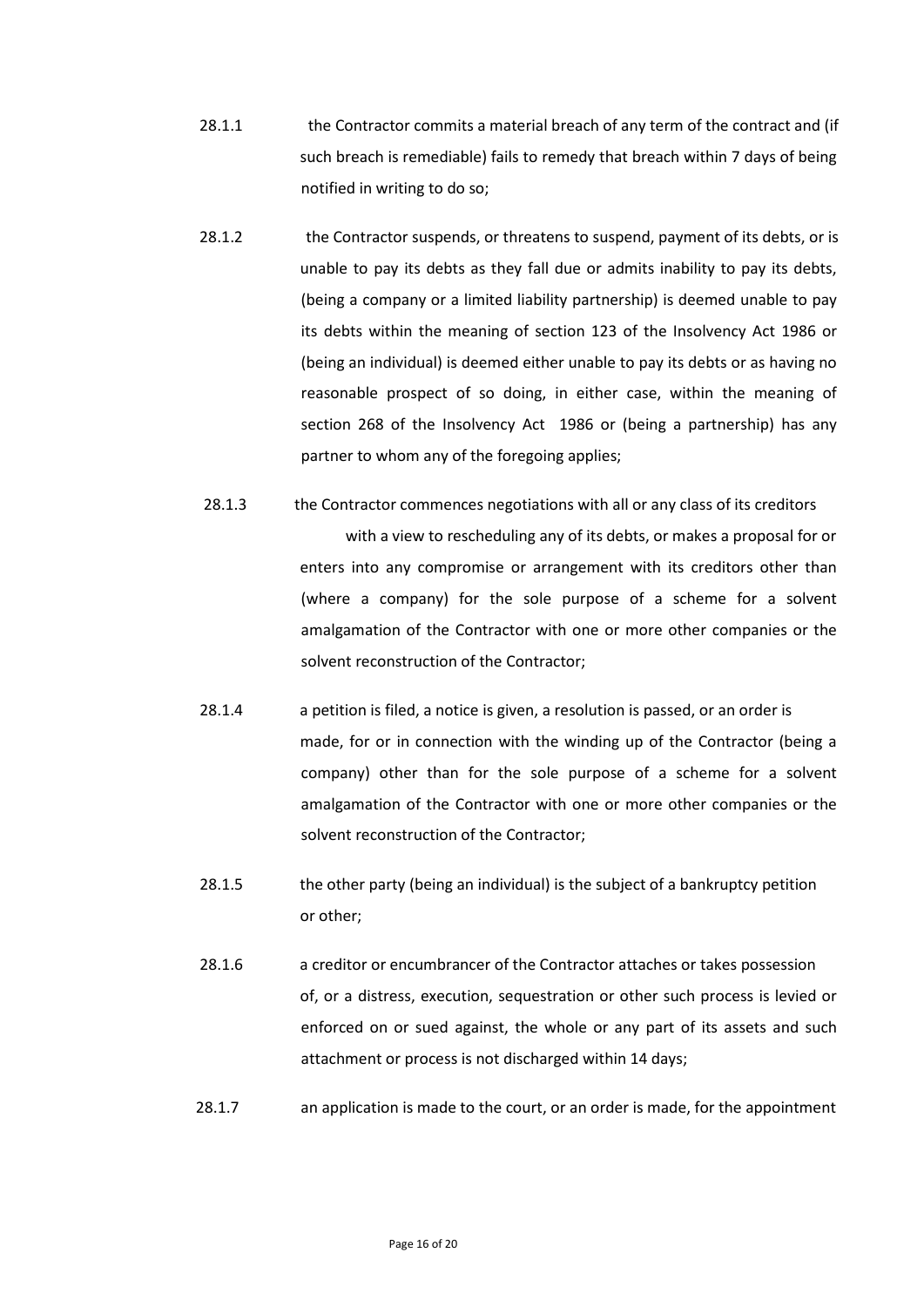of an administrator, or if a notice of intention to appoint an administrator is given or if an administrator is appointed over the Contractor (being a company);

- 28.1.8 the holder of a qualifying floating charge over the assets of the Contractor (being a company) has become entitled to appoint or has appointed an administrative receiver;
- 28.1.9 a person becomes entitled to appoint a receiver over the assets of the Contractor or a receiver is appointed over the assets of the Contractor;
- 28.1.10 any event occurs or proceeding is taken with respect to the Contractor in any jurisdiction to which it is subject that has an effect equivalent or similar to any of the events mentioned in clause 28.1.2 to 28.1.9 (inclusive);
- 28.1.11 the other party suspends or ceases, or threatens to suspend or cease, to carry on all or a substantial part of its business;
- 28.1.12 the other party's financial position deteriorates to such an extent that in the Sub-Contractor's opinion the Contractor's capability to adequately fulfil its obligations under the Sub-Contract has been placed in jeopardy; or
- 28.1.13 the other party (being an individual) dies or, by reason of illness or incapacity (whether mental or physical), is incapable of managing his own affairs or becomes a patient under any mental health legislation.
- 28.2 Without limiting its other rights or remedies, the Sub-Contractor may terminate the SubContract with immediate effect by giving written notice to the Contractor if the Contractor fails to pay any amount due under this Sub-Contract on the due date for payment and fails to pay all outstanding amounts within five days after being notified in writing to do so.
- 28.3 Without limiting its other rights or remedies, the Sub-Contractor may suspend the SubContract Works under the Sub-Contract or any other contract between the Contractor and the Sub-Contractor if the Contractor becomes subject to any of the events listed in clause 28.1.2 to 28.1.13, or the Sub-Contractor reasonably believes that the Contractor is about to become subject to any of them, or if the Contractor fails to pay any amount due under this Sub-Contract on the due date for payment.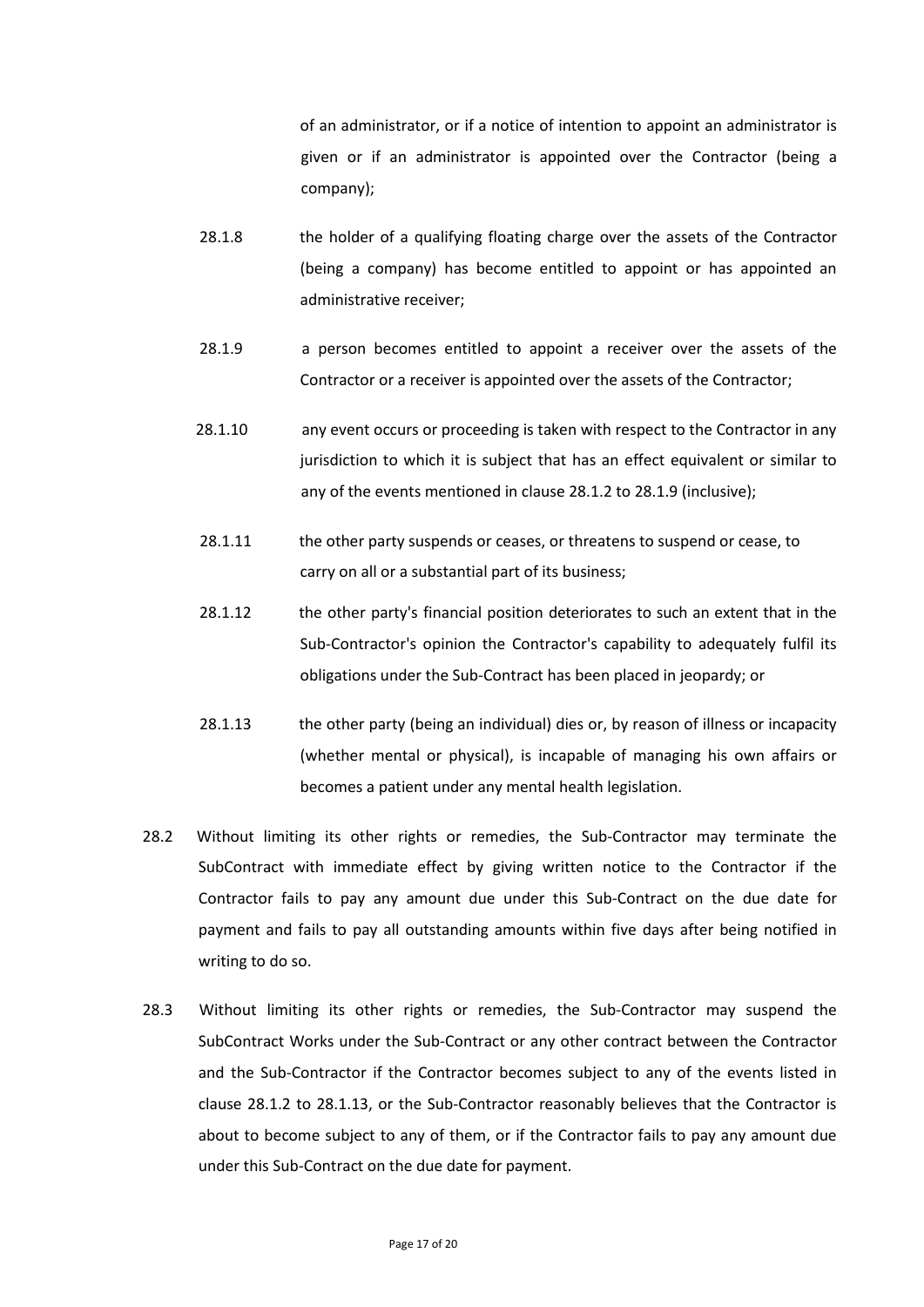### **29. CONSEQUENCES OF TERMINATION**

- 29.1 On termination of the Sub-Contract for any reason:
	- 29.1.1 the Contractor shall immediately pay to the Sub-Contractor all of the Sub-Contractor's outstanding unpaid invoices and interest and, in respect of subcontract work undertaken but for which no invoice has been submitted, the Sub-Contractor shall submit an invoice, which will be payable by the Contractor immediately on receipt;
	- 29.1.2 the Contractor shall return any materials or deliverables which have not been fully paid for. If the Contractor fails to do so, then the Sub-Contractor may enter the Contractor's premises and take possession of them. Until they have been returned, the Contractor shall be solely responsible for their safekeeping and will not use them for any purpose not connected with this Sub-Contract;
	- 29.1.3 the accrued rights, remedies, obligations and liabilities of the parties at the expiry or termination of this Sub-Contract shall be unaffected, including the right to claim damages in respect of any breach of the Sub-Contract which has existed at or before the date of termination or expiry; and
	- 29.1.4 clauses which expressly or by implication survive termination shall continue in full force and effect.

#### **30. TERMINATION OF THE MAIN CONTRACT**

- 30.1 The Sub-Contractor's employment under this Sub-Contract shall automatically terminate upon the termination of the Contractor's employment under the Main Contract. The Contractor shall immediately notify the Sub-Contractor of such termination
- 30.2 Where the Contractor's employment is terminated under the Main Contract, the provisions of clause 29 shall be applied

## **31. FORCE MAJEURE**

31.1 For the purposes of this Sub-Contract, "**Force Majeure"** means an event beyond the reasonable control of the Sub-Contractor including but not limited to unforeseen shortages of personnel and/or goods and services, strikes, lock-outs or other industrial disputes (whether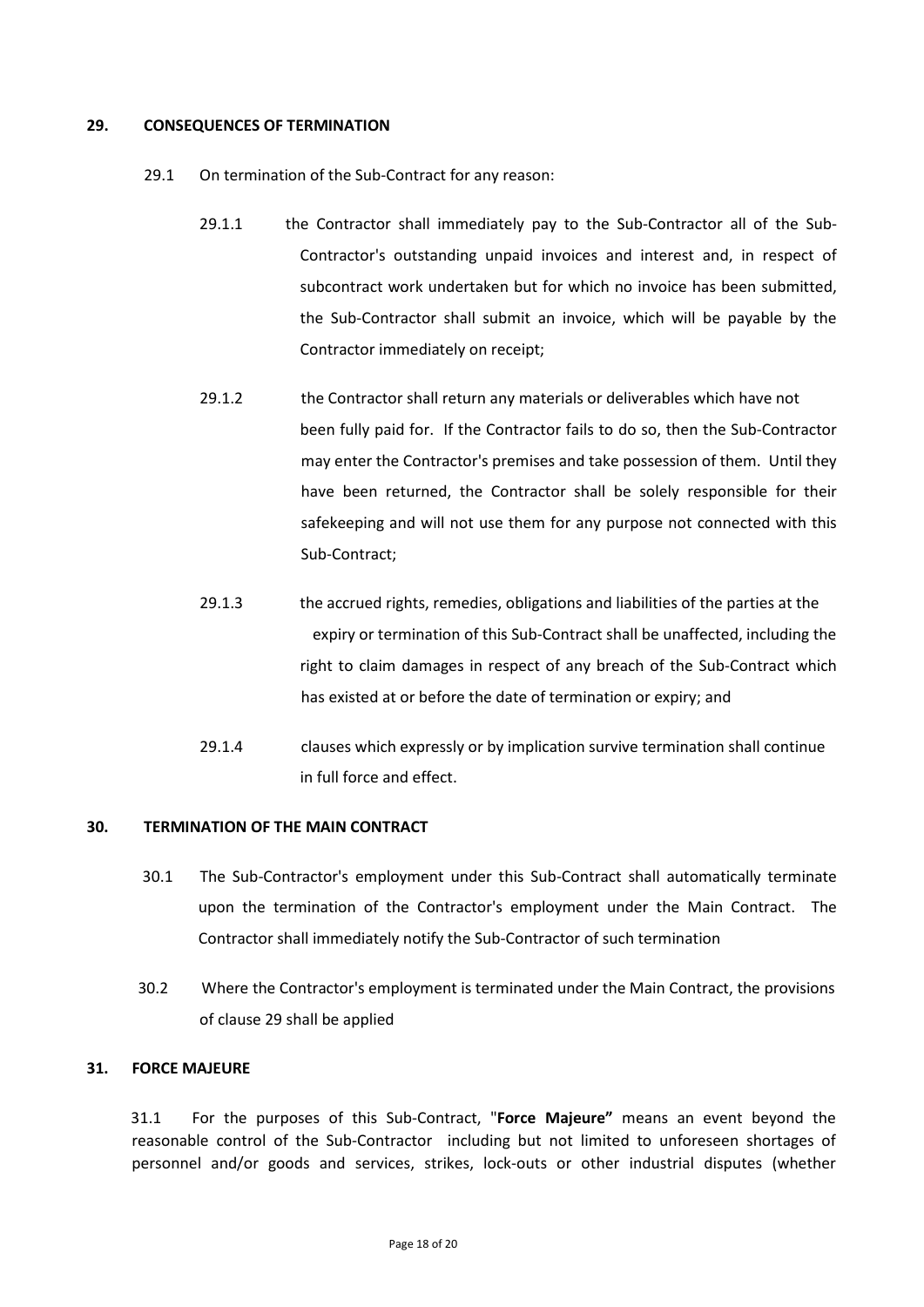involving the workforce of the Sub-contractor or any other party), failure of a utility service or transport network, act of God, war, riot, civil commotion, malicious damage, compliance with any law or governmental order, rule, regulation or direction, accident, epidemic/pandemic, breakdown of plant or machinery, fire, flood, storm or default or delay of suppliers or other subcontractors.

31.2 The Sub-Contractor shall not be liable to the Contractor as a result of any delay or failure to perform its obligations under this Sub-Contract as a result of a Force Majeure Event.

31.3 If it becomes reasonably apparent that the progress of the Sub Contract Works (or any part therof) is being or is likely to be delayed by a Force Majeure Event, the Sub-Contractor shall give the Contractor written notice within 28 days of becoming aware of the delay. The notice shall give details of material circumstances and shall include particulars of the expected effects, including an estimate of the anticipated delay to the time for provision of the Sub Contract Works and the Sub-Contractor's reasonable additional losses and expenses occasioned by the delay.

31.4 The Contractor shall grant the Sub-Contractor such extension as is reasonable and the time for completion of the Sub Contract Works shall be adjusted accordingly.

31.5 The Contractor agrees that the Sub-Contractor's reasonable additional losses and expenses shall be payable by the Contractor to the Sub-Contractor.

31.6 If the Force Majeure Event prevents the Sub-Contractor from providing any of the Sub-Contract Works for more than 4 weeks, the Sub-Contractor may, without limiting its other rights or remedies, terminate this Contract immediately by giving written notice to the Contractor.

31.7 The occurrence of a Force Majeure Event shall be treated as a Change and shall be determined in accordance with the provisions of clause 20 above.

# **32. RESOLUTION OF DISPUTES**

Should any dispute or difference arise between the Parties in relation to the Sub-Contract Works:

- 32.1 where the Parties agree to do so, the dispute or difference may be submitted to mediation in accordance with the provisions of clause 32
- 32.2 the dispute or difference may be referred to adjudication in accordance with the provisions of clause 34
- 32.3 the dispute or difference may be resolved by legal proceedings

## **33. MEDIATION**

33.1 Either Party may identify to the other any dispute or difference as being a matter that he considers to be capable of resolution by mediation and upon being requested to do so, the